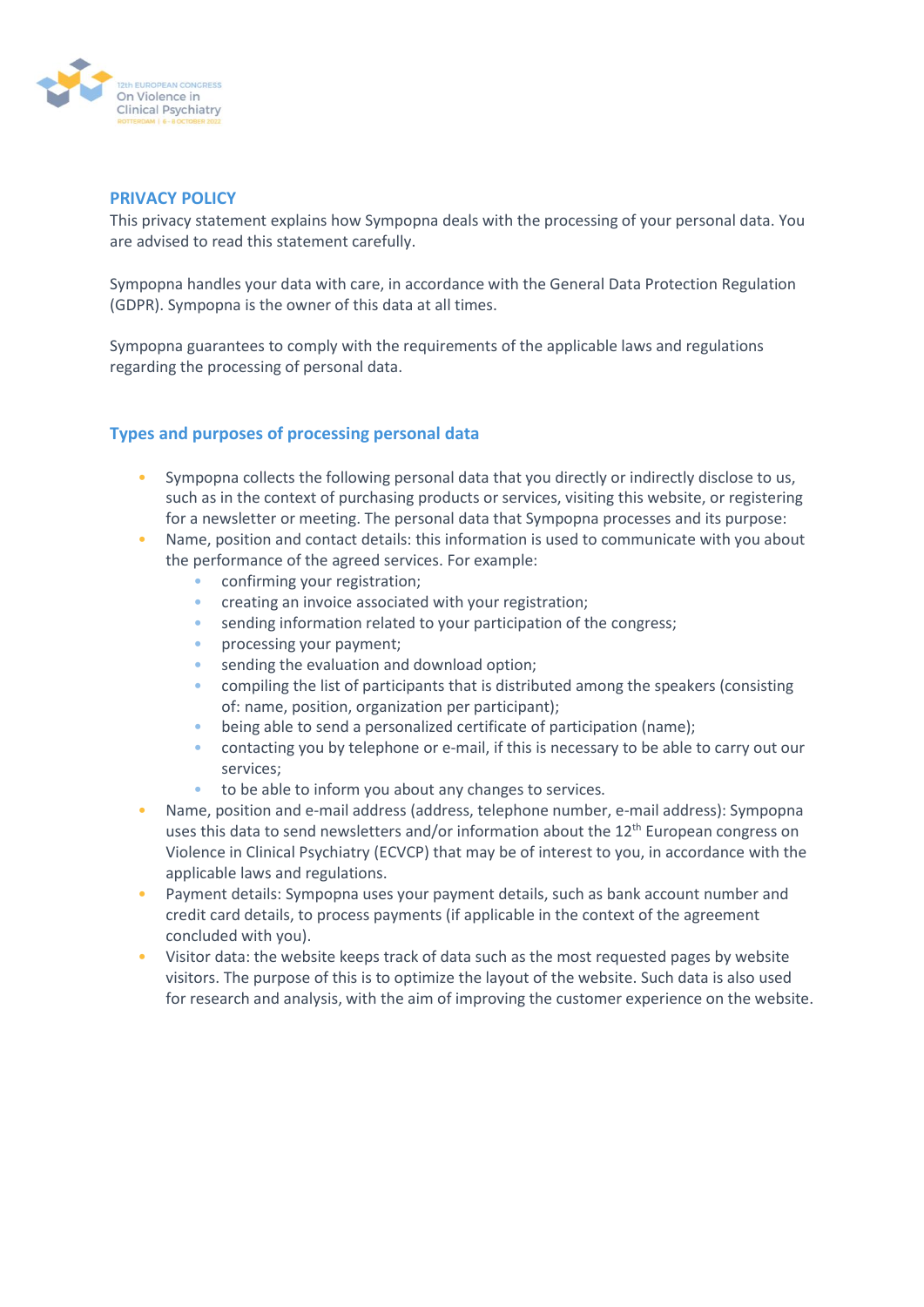

## **Legal grounds for processing personal data**

The processing of your personal data is based on various legal grounds.

- Consent: you give permission for the processing of your personal data when you register for the congress.
- Agreement: the processing of your data is necessary for the execution of the agreement, because without your contact details it is not possible to complete your registration.
- Legal obligation: There is a legal obligation on Sympopna to store your data for invoicing. This is to meet the requirements of the Tax Authorities.

## **Access, modification, deletion of personal data**

You can contact us (see contact details) if you:

- wish to inspect the personal data that we have collected from you;
- want to submit a request for rectification, deletion or blocking of your personal data;
- want to object to the use of your personal data;
- want to submit a complaint about the processing and/or use of your personal data.

#### **Transmission, retention and automated decision-making**

Sympopna does not sell/share the personal data recorded by us to/with third parties. In addition, Sympopna only provides your data if this is necessary for the execution of the services or to comply with a legal obligation. Sympopna keeps the above data for five years.

Sympopna does not use automated decision-making.

### **Cookies and similar technology**

The website [www.ecvcp.eu](http://www.ecvcp.eu/) uses cookies. Cookies are small files that are stored on your computer. These cookies are intended to provide you with the best possible service via this site. Every time you visit the website [www.ecvcp.eu,](http://www.ecvcp.eu/) it collects basic technical information in order to optimise your visit to the website. This privacy statement applies to cookies and similar technology.

#### **Security personal data**

Sympopna uses security procedures, among other things to prevent unauthorized persons from gaining access to this data or from losing personal data.

The website and the registration system used have an SSL certificate, which means that the data is sent over a secure connection. In addition, the databases are protected with passwords.